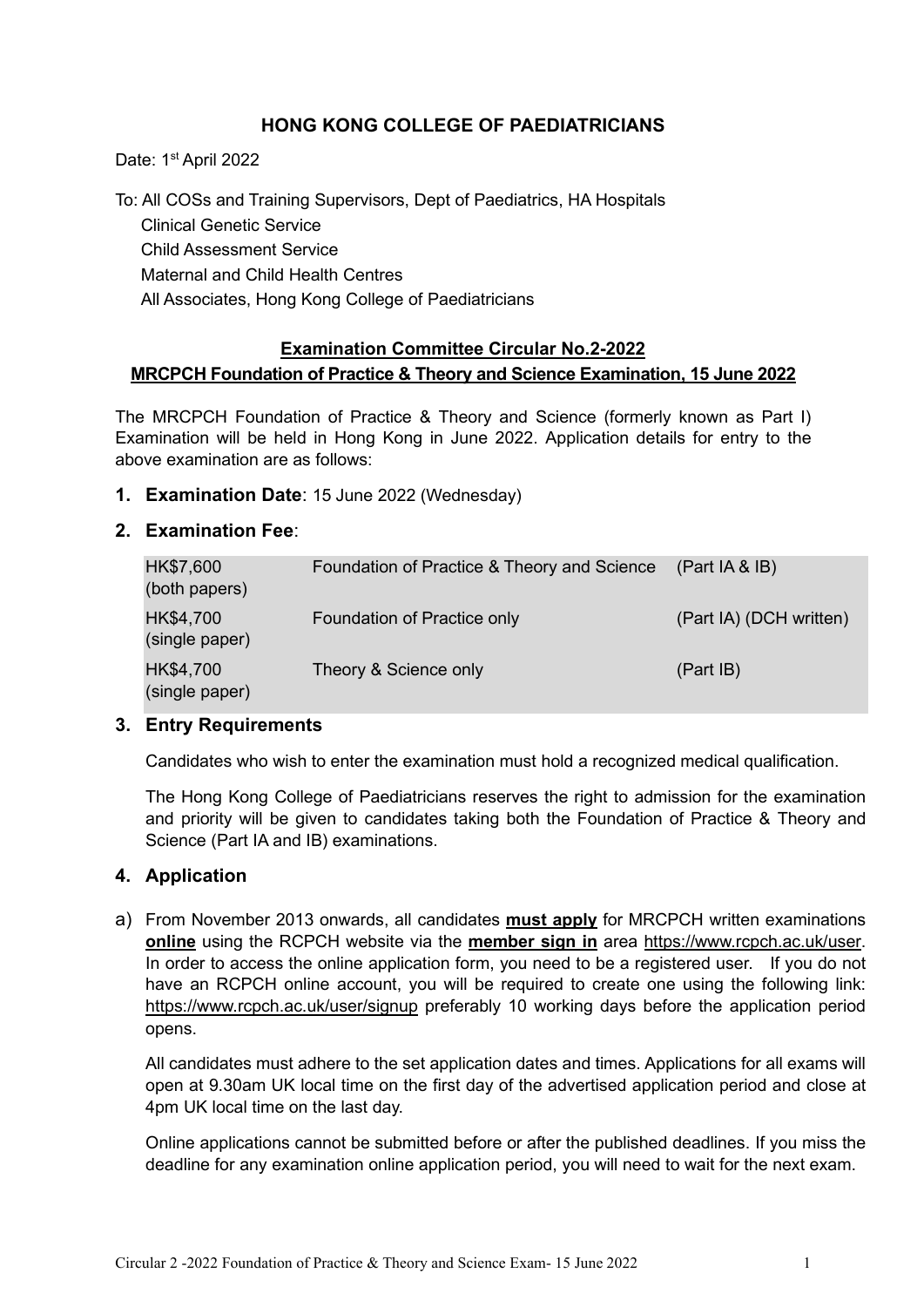Please note that your application is NOT confirmed until payment of examination fees is received in Hong Kong.

- b) **Opening Date**: 6 April 2022 (Wednesday)
- c) **Closing Date**: 18 April 2022 (Monday)
- d) Candidates who wish to sit the examination in Hong Kong **MUST ALSO** submit paper application to the Hong Kong College of Paediatricians by **completing Form B** (Application for entry to the MRCPCH Foundation of Practice & Theory and Science Examinations - Overseas Centres) and indicating which paper(s) you intend to sit.
- e) Application Form B and Notes for completing Form B can be downloaded from our College website:

[http://www.paediatrician.org.hk/index.php?option=com\\_content&view=article&id=46&Itemid=47](http://www.paediatrician.org.hk/index.php?option=com_content&view=article&id=46&Itemid=47)

MRCPCH theory exams structure and syllabus are also available on the RCPCH website: [https://www.rcpch.ac.uk/resources/theory-exams-structure-syllabus.](https://www.rcpch.ac.uk/resources/theory-exams-structure-syllabus)

### **5. Completing and returning of application forms**

- a) Both first time applicants and re-entrants are required to complete "Form B-Application for entry to the MRCPCH Foundation of Practice & Theory and Science Examinations - Overseas Centres"
- b) It is required that candidates' name should appear on the application forms exactly as they are on their diplomas in order and spelling.
- c) Re-entering candidates should fill in the correct RCPCH Code Number on the application forms.
- d) Supporting Documents

Candidates who are entering the examination for the first time must submit certified true copies of the current annual practicing certificates and the certificates / diplomas of their medical qualifications and / or official translations authenticated by one of the following:

- i. Chief of Service of your hospital with hospital chop and signature
- ii. The issuing University or Medical School
- iii. The District Office of Home Affairs Department
- iv. A practicing solicitor
- v. A British Consulate or British Consul
- vi. The candidate's own Embassy or High Commission in the United Kingdom
- e) Completed application forms together with certified true copies of the candidate's diploma of primary medical qualification and the current annual practicing certificate and the examination fee should reach the HK College Secretariat at the following address **not later than 18 April 2022.** Applications received after the closing date will not be accepted.

*Hong Kong College of Paediatricians Room 801, HK Academy of Medicine Jockey Club Building 99 Wong Chuk Hang Road Aberdeen Hong Kong*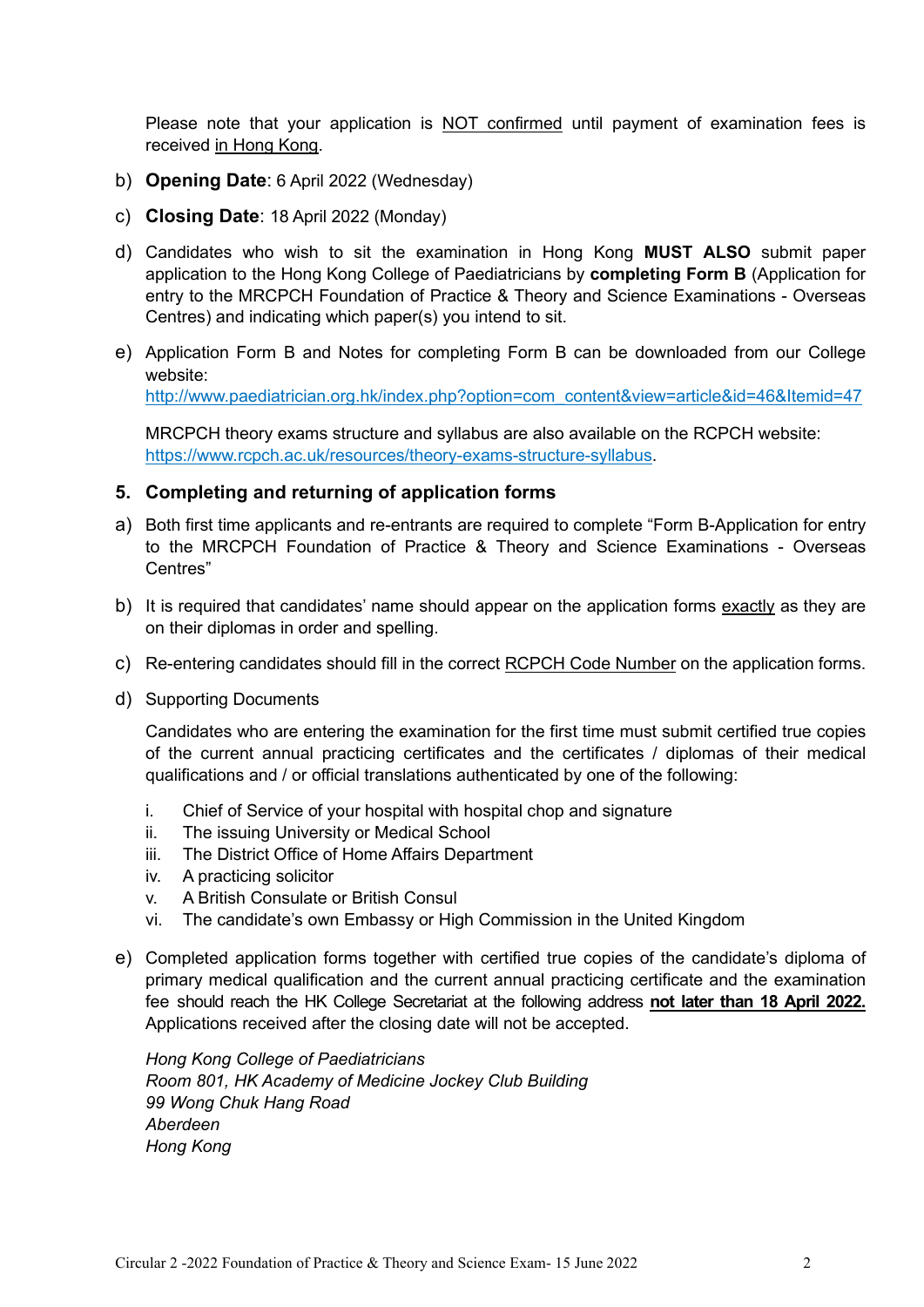f ) Please note that the Examination might be cancelled should there be adverse weather situations (e.g. Tropical Cyclones Signal No.8 or above , Black Rainstorm Signal), severe outbreak of infectious diseases (e.g. COVID-19, SARS or Avian Influenza), or other unforeseeable circumstances at the examination time. Details related to examination cancellations and suspensions can be found in the [RCPCH website.](https://www.rcpch.ac.uk/sites/default/files/2019-09/Appendix%20F.%20Cancellation%20or%20suspension%20of%20MRCPCH%20DCH%20examinations.v.1.1.29.7.17.pdf)

## **6. Method of Payment**

The following examination fees should be paid by cheques payable to "**Hong Kong College of Paediatricians**". The examination fees in GB Pounds listed in Form B are not applicable in Hong Kong.

| <b>HK\$7,600</b><br>(in one cheque) | Both papers<br>Foundation of Practice & Theory and Science | (Part IA and Part IB)   |
|-------------------------------------|------------------------------------------------------------|-------------------------|
| <b>HK\$4,700</b>                    | Single paper<br>Foundation of Practice only                | (Part IA) (DCH written) |
| <b>HK\$4,700</b>                    | Single paper<br><b>Theory and Science</b>                  | (Part IB)               |

### **7. Withdrawal / Refund**

- a) Candidates who notify the Royal College of Paediatrics and Child Health in writing of their intentions to withdraw from the examination on or before the Application Closing Date (18 April 2022) may be eligible for a 100% refund of the examination fee, depending upon the circumstances and at the discretion of the Examination Committee.
- b) Please forward a copy of the withdrawal letter to Hong Kong College of Paediatricians for reference and refund. Those who withdraw after the Application Closing Date (18 April 2022) or who are absent from the examination will not receive a refund except in exceptional circumstances subject to the discretion of the Examination Committee.

## **8. Examination Details**

a) **Examination Time**: The exact time is to be announced by RCPCH.

### b) **Examination Venue**:

For test centre option, the exact location is to be announced by RCPCH. For online invigilation option, the location would be your own home or workplace.

c) **Computer-based Testing: All RCPCH theory exams are delivered via computer-based testing from January 2015.** For more information on the **CBT** exam, please click on the link below:

<https://www.rcpch.ac.uk/resources/theory-exams-mrcpch-dch-how-apply>

Sample papers are available from the RCPCH website. <https://www.rcpch.ac.uk/resources/theory-exam-sample-papers>

d) **Admission documents** detailing the examination time and venue will be sent to candidates via email directly from the RCPCH 3 – 4 weeks before the date of the examination. Candidate